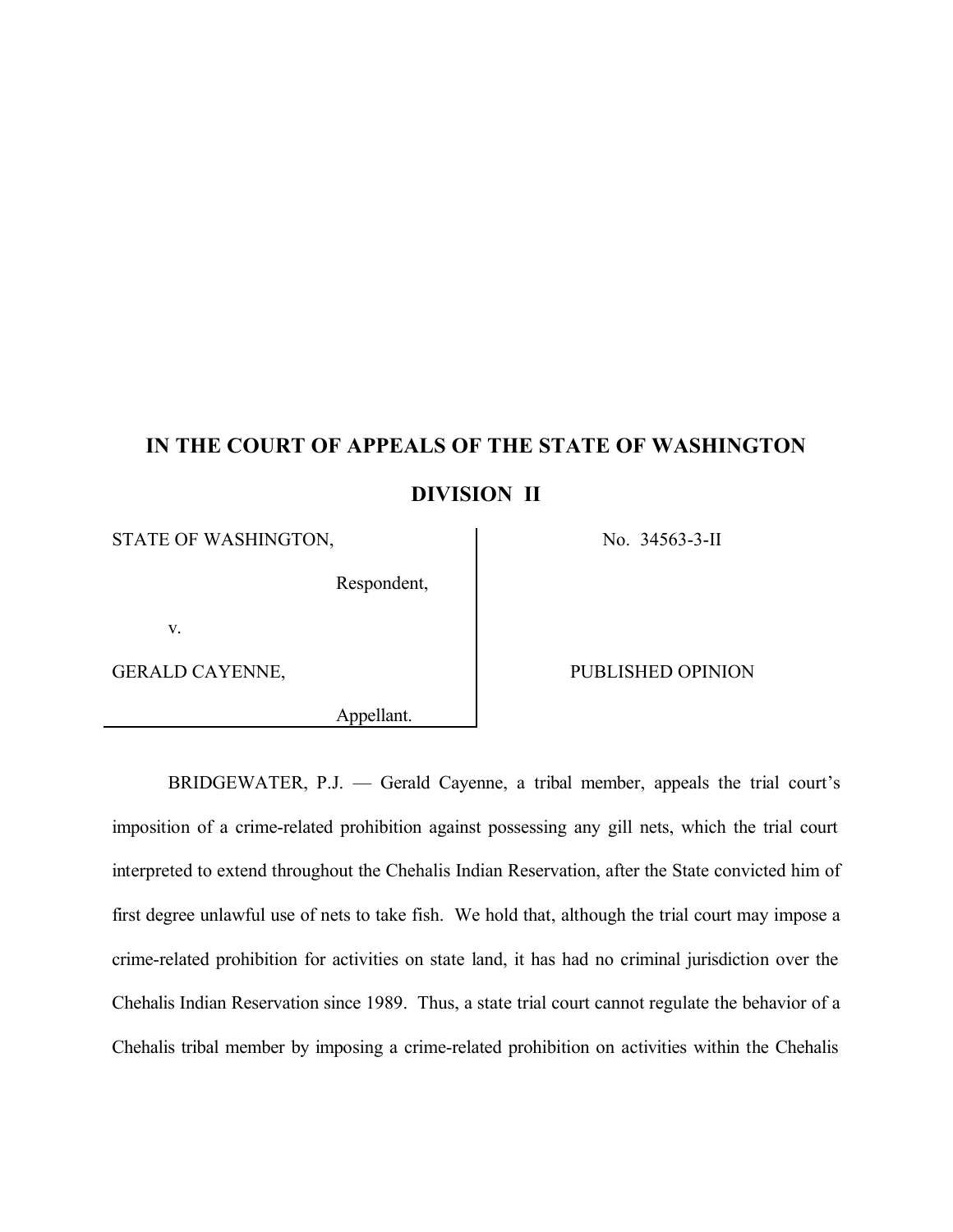Indian Reservation. Accordingly, we affirm the crime-related prohibition as it applies to state land. But we vacate the crime-related prohibition as it purported to extend, or could be interpreted to extend, to fishing within the Chehalis Indian Reservation. We remand for the trial court to conduct a hearing and to enter a corrected judgment, which clarifies that the state trial court's imposition of a crime-related prohibition does not apply to activities within the Chehalis Indian Reservation.

# **FACTS**

Gerald Cayenne is a tribal member of the Chehalis Tribe of the Chehalis Indian Reservation in southwest Washington. During the spring and summer of 2005, Washington State Department of Fish and Wildlife officers observed Cayenne unlawfully gillnetting in the Chehalis River, not too far from the Chehalis Indian Reservation. Thereafter, the officers arrested him. And the State charged Cayenne with two counts of felony first degree unlawful use of nets to take fish, contrary to RCW 77.15.580(2), (3)(b).

A jury found Cayenne guilty of count two as charged. The trial court sentenced him to eight months of confinement and, among other things, prohibited him from possessing any gill nets. In response to whether the prohibition would apply on the Chehalis Indian Reservation, the trial court stated:

I am going to make it a condition that he have no gill nets period. I don't know that they are going to catch him on the reservation. I don't know what I would do with -- I don't think he should have a gill net. I think he has forfeited his right to do that.

RP (March 1, 2006) at 5.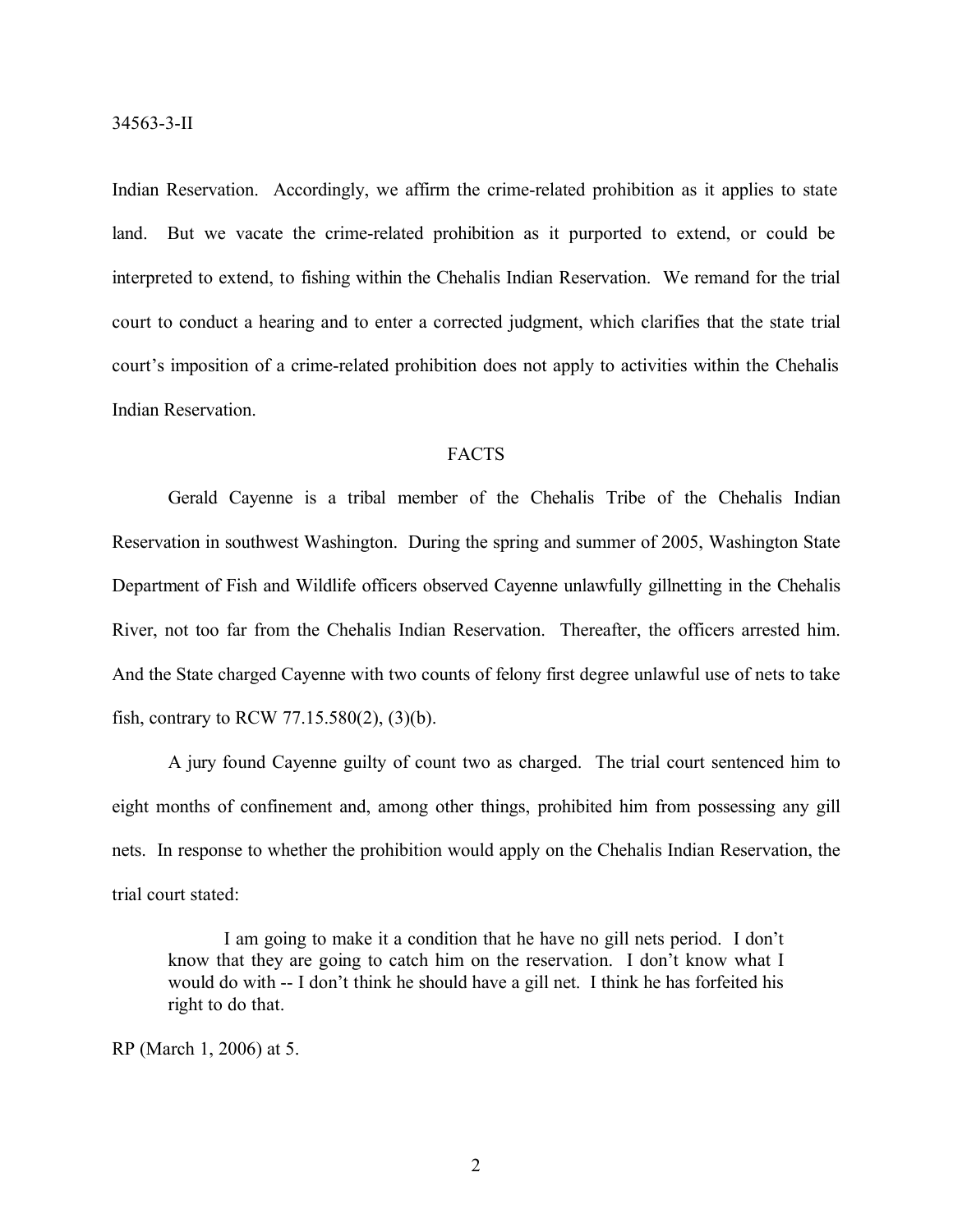# 34563-3-II

Cayenne appeals, arguing that the trial court exceeded its authority when it prohibited him from possessing any gill nets on the Chehalis Indian Reservation.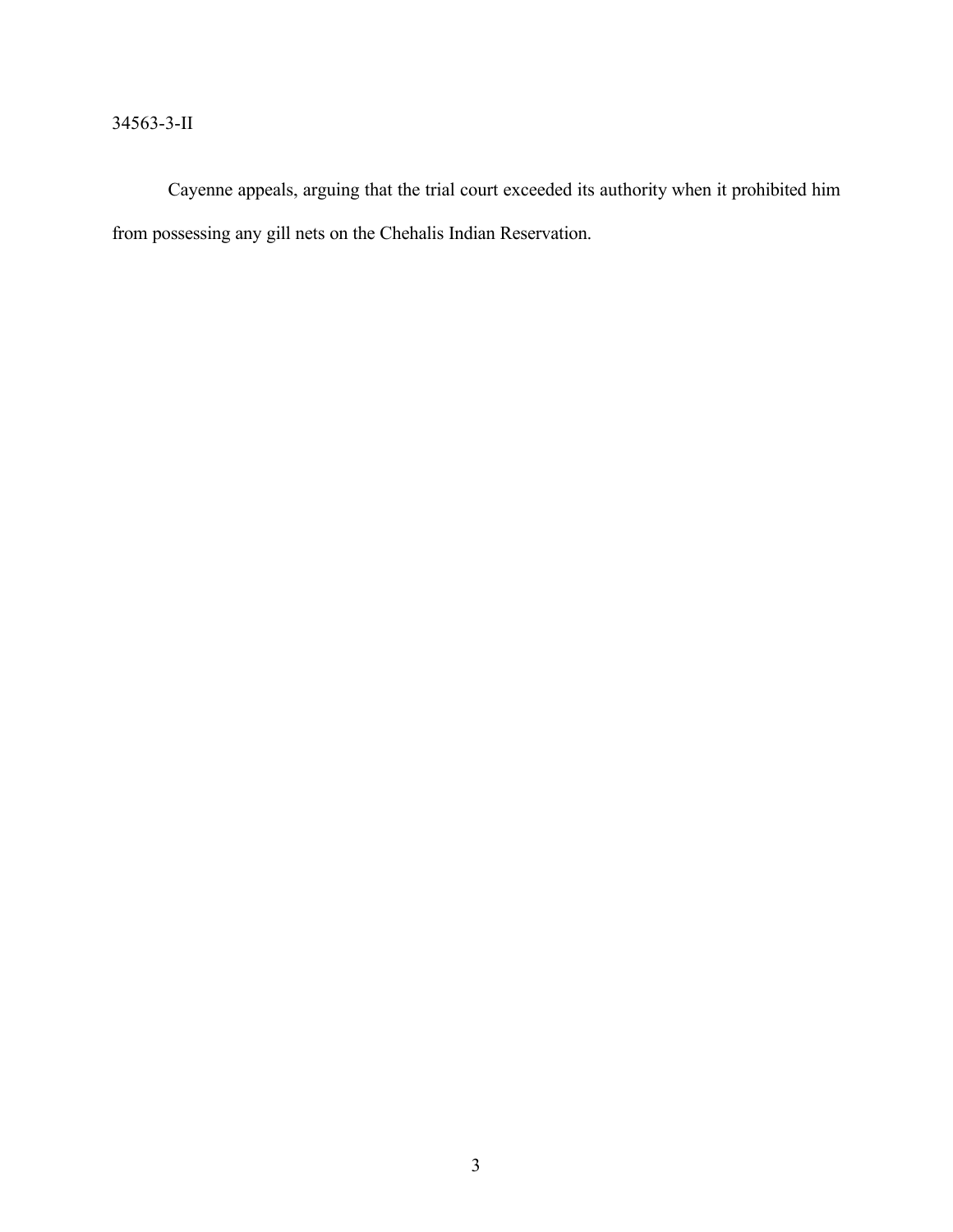# ANALYSIS

Under the Sentencing Reform Act of 1981, the trial court is permitted to impose crimerelated prohibitions as part of a sentence.<sup>1</sup> RCW 9.94A.505(8); *State v. Hearn*, 131 Wn. App. 601, 607-08, 128 P.3d 139 (2006). But the trial court possesses only the power to impose sentences the law allows. *In re Pers. Restraint of Carle*, 93 Wn.2d 31, 33, 604 P.2d 1293 (1980). "When a sentence has been imposed for which there is no authority in law, the trial court has the power and duty to correct the *erroneous* sentence, when the error is discovered." *McNutt v. Delmore*, 47 Wn.2d 563, 565, 288 P.2d 848 (1955), *cert. denied*, 350 U.S. 1002 (1956); *see State v. Palmer*, 73 Wn.2d 462, 475, 438 P.2d 876, *cert. denied sub nom.*, *Phillips v. Washington*, 393 U.S. 954 (1968); *see also Heflin v. United States*, 358 U.S. 415, 418, 79 S. Ct. 451, 3 L. Ed. 2d 407 (1959).

The principles governing the resolution of this case are not new. *McClanahan v. State Tax Comm'n of Arizona*, 411 U.S. 164, 168, 93 S. Ct. 1257, 36 L. Ed. 2d 129 (1973). Traditionally, courts have considered Indian nations as "distinct political communities, having territorial boundaries, within which their authority is exclusive, and having a right to all the lands within those boundaries, which is not only acknowledged, but guaranteed by the United States." *Worcester v. Georgia*, 31 U.S. (6 Pet.) 515, 557, 8 L. Ed. 483 (1832). Under this concept of Indian sovereignty, only the federal government, through its constitution and laws, is empowered with jurisdiction over dealings with Indian nations, even though the Indian lands fall within the geographical boundaries of individual states. *Worcester*, 31 U.S. (6 Pet.) at 557. The laws of the

<sup>&</sup>lt;sup>1</sup> "A crime-related prohibition will be reversed only if it is manifestly unreasonable." *State v. Hearn*, 131 Wn. App. 601, 607-08, 128 P.3d 139 (2006).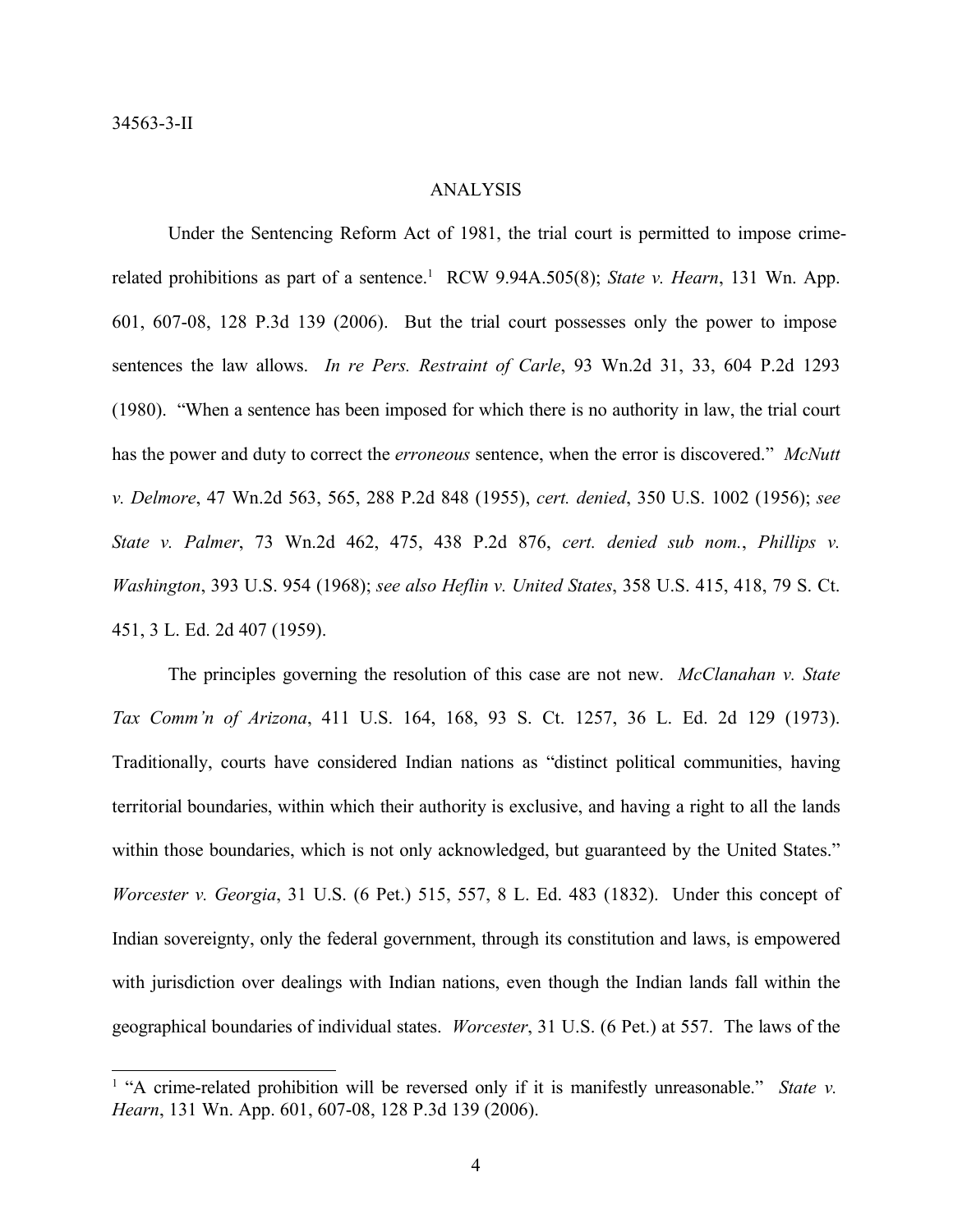individual states, therefore, have no force on the reservations. *Worcester*, 31 U.S. (6 Pet.) at 561. "The whole intercourse between the United States and [Indian nations] is, by our constitution and laws, vested in the government of the United States." *Worcester*, 31 U.S. (6 Pet.) at 561.

In 1864, the Secretary of the Interior by order established the Chehalis Indian Reservation, setting aside land in southwest Washington for the Chehalis Indian Tribe. <sup>2</sup> *Confederated Tribes of Chehalis Indian Reservation v. Washington*, 96 F.3d 334, 338, (9th Cir. 1996); *see also* 1 *Indian Affairs: Laws and Treaties* at 903 (Charles J. Kappler ed., 1904). The Chehalis Tribe is a self-governing Indian tribe, organized under the Indian Reorganization Act of 1934,<sup>3</sup> and recognized as such by the Secretary of the Interior.

The Chehalis Indian Tribe has its own independent government, with a constitution and bylaws that were adopted on July 15, 1939. *See* Indian Tribal Codes: A Microfiche Collection of Indian Tribal Law Codes (Ralph W. Johnson ed., 1988) (Marian Gould Gallagher Law Library, Univ. of Wash. Sch. of Law); *Upper Chehalis Tribe v. United States*, No. 237, 12 Indian Claims Commission Decisions 644, 653 (Additional Finding of Fact 30) (Oct. 7, 1963), *available at* http://digital.library.okstate.edu/icc/index.html (last visited May 2007). And the Chehalis Indian Tribe is a member of the Northwest Intertribal Court System (NICS), which acts as a personnel bank and provides direct court-related services. *See* Wash. State Forum to Seek Solutions to

<sup>&</sup>lt;sup>2</sup> In 1886, President Grover Cleveland ordered that the land "reserved for the use and occupation" of the Chehalis Indians . . . be . . . restored to the public domain." 1 *Indian Affairs: Laws and Treaties* at 903 (Charles J. Kappler ed., 1904). This order, and similar orders in 1908 and 1909, allowed the Chehalis Indians to immediately obtain homestead on the reservation under the homestead laws. *Confederated Tribes*, 96 F.3d at 339.

<sup>3</sup> *See* 25 U.S.C. §§ 461-494a.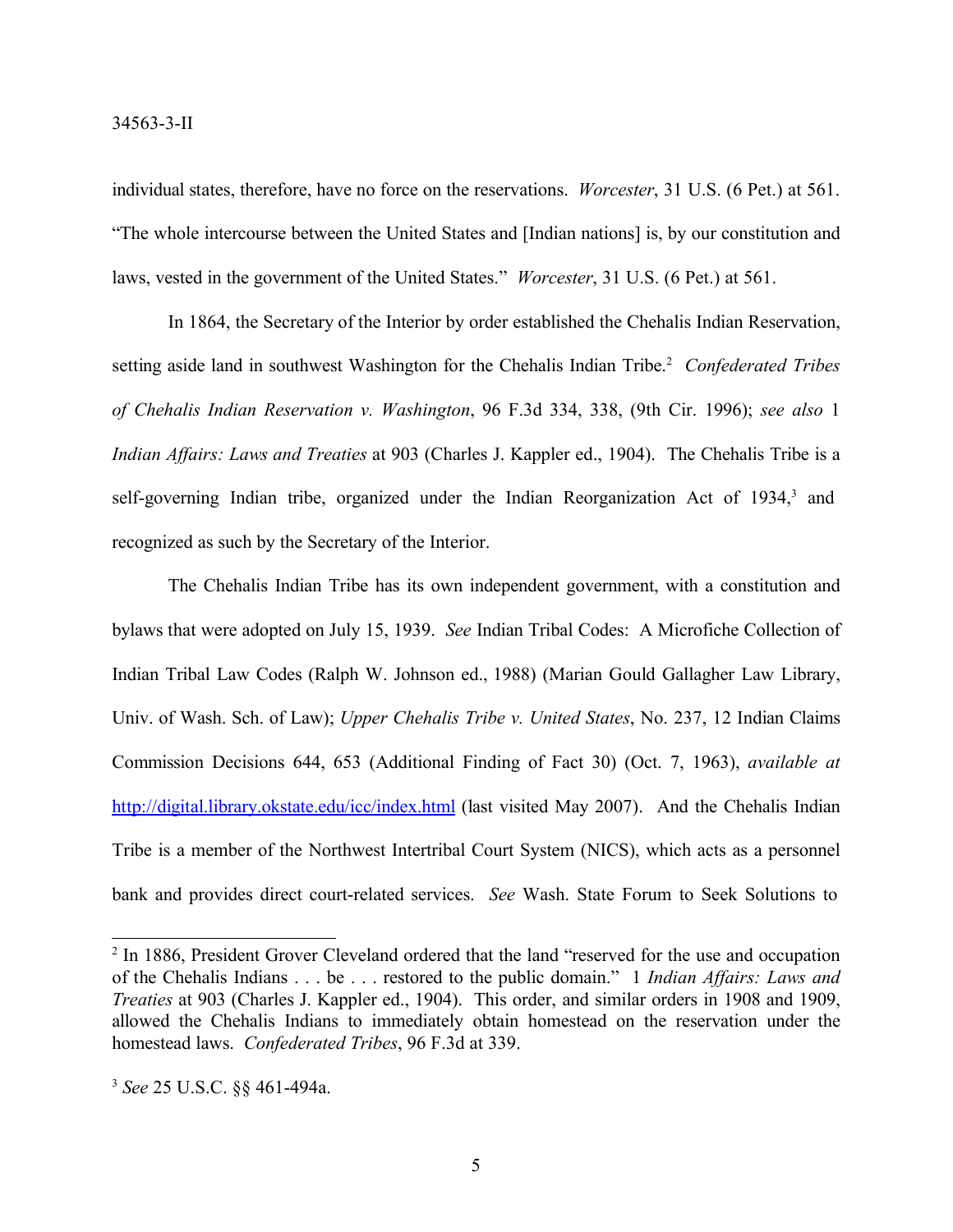Jurisdictional Conflicts Between Tribal & State Courts, Tribal Court Handbook for the 26 Federally Recognized Tribes in Washington State, at 4 (Ralph W. Johnson & Rachael Paschal eds., 2d ed. 1992).

Our courts have recognized Indian tribes as "unique aggregations possessing attributes of sovereignty over both their members and their territory . . . they are 'a separate people' possessing 'the power of regulating their internal and social relations . . . .'" *United States v. Mazurie*, 419 U.S. 544, 557, 95 S. Ct. 710, 42 L. Ed. 2d 706 (1975) (quoting *United States v. Kagama*, 118 U.S. 375, 381-82, 6 S. Ct. 1109, 30 L. Ed. 2d 228 (1886)). "'[T]he policy of leaving Indians free from state jurisdiction and control is deeply rooted in the Nation's history.'" *McClanahan*, 411 U.S. at 168 (quoting *Rice v. Olson*, 324 U.S. 786, 789, 65 S. Ct. 989, 89 L. Ed. 1367 (1945)).<sup>4</sup> "Thus, Congress has consistently acted upon the assumption that the states have no power to regulate affairs of Indians on reservations and has expressly granted jurisdiction to the states when it has desired to do so." *In re Adoption of Buehl*, 87 Wn.2d 649, 654, 555 P.2d 1334 (1976) (citing *Williams v. Lee*, 358 U.S. 217, 220, 79 S. Ct. 269, 3 L. Ed. 2d 251  $(1959)$ ).

In 1953, Congress enacted Public Law 83-280 and provided the states with the power to assume jurisdiction over the reservations. *McClanahan*, 411 U.S. at 178 n.17. "The statute was an attempt to strike a balance between abandoning the Indian to the states and maintaining them

<sup>&</sup>lt;sup>4</sup> Nevertheless, this concept of Indian sovereignty has not remained constant during the last century. *In re Adoption of Buehl*, 87 Wn.2d 649, 654, 555 P.2d 1334 (1976). While the basic policy of *Worcester* has remained, the Supreme Court has modified this policy "in cases where essential tribal relations were not involved and where the rights of Indians would not be jeopardized." *Williams v. Lee*, 358 U.S. 217, 219, 79 S. Ct. 269, 3 L. Ed. 2d 251 (1959); *Buehl*, 87 Wn.2d at 654.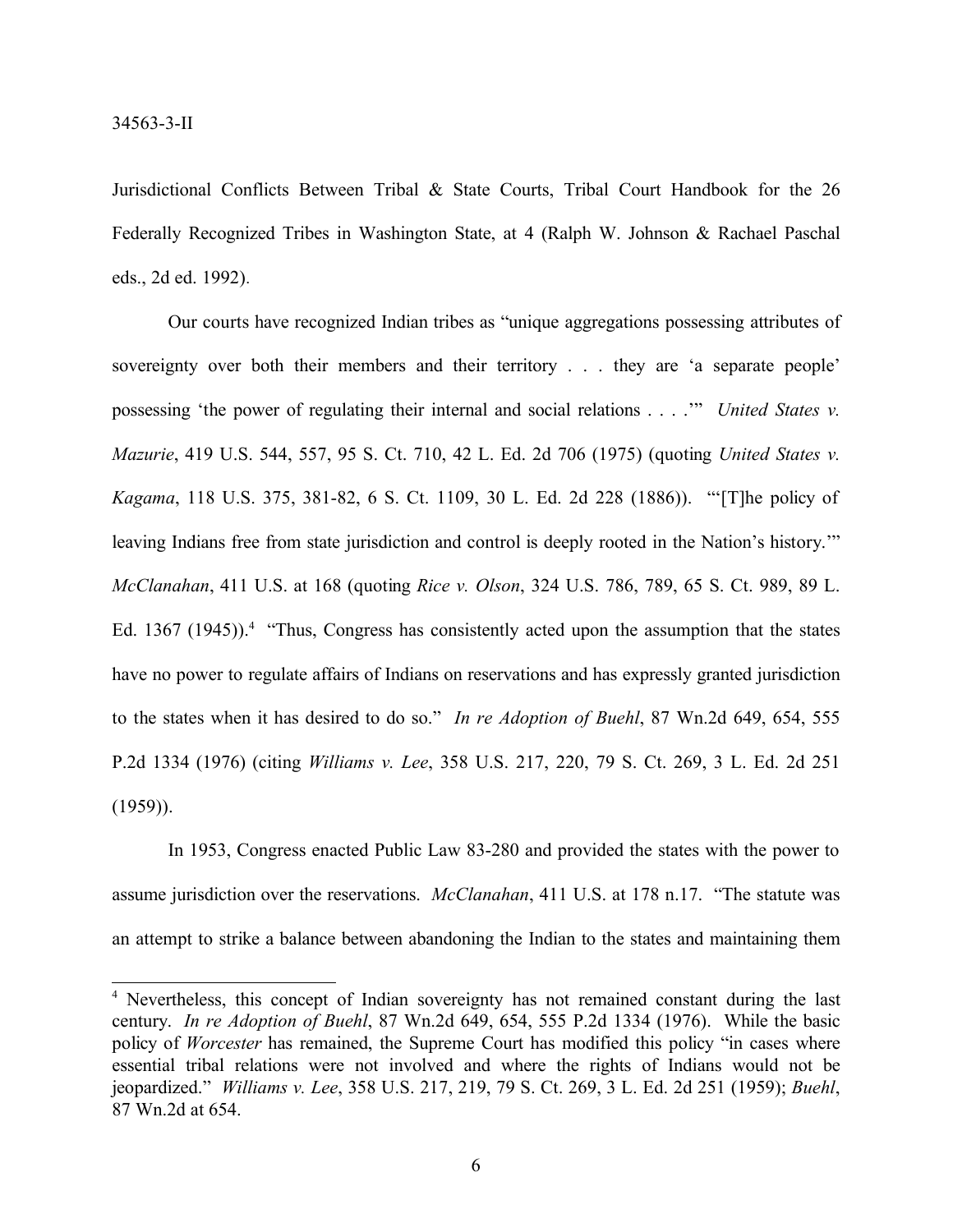as wards of the federal government, subject only to federal or tribal jurisdiction." *Buehl*, 87 Wn.2d at 655 (citing Carole Goldberg, *Public Law 280: The Limits of State Jurisdiction Over Reservation Indians*, 22 U.C.L.A. L. Rev. 535, 537 (1975)). Public Law 83-280 gave the consent of the United States to states, including Washington, "to assume jurisdiction [over criminal offenses and civil causes of action] at such time and in such manner as the people of the State shall, by affirmative legislative action, obligate and bind the State to assumption thereof." Pub. L. No. 83-280, ch. 505, § 7, 67 Stat. 588, 590 (1953).

In 1957, the Washington legislature took affirmative action under Public Law 83-280 and enacted chapter 37.12 RCW. *Buehl*, 87 Wn.2d at 656 n.5. Specifically, RCW 37.12.010 permitted the State to assume civil and/or criminal jurisdiction over reservations only after a request from individual Indian tribes. *Buehl*, 87 Wn.2d at 656 n.5. Nine tribes so requested, including the Chehalis Indian Tribe. *See* Tribal Court Handbook, at 8.

In 1963, the Washington legislature amended chapter 37.12 RCW and extended jurisdiction over some matters without prior tribal consent. *Buehl*, 87 Wn.2d at 656, n.5; *Tonasket v. State*, 84 Wn.2d 164, 525 P.2d 744 (1974). As amended in 1963, RCW 37.12.010 now provides:

The state of Washington hereby obligates and binds itself to assume criminal and civil jurisdiction over Indians and Indian territory, reservations, country, and lands within this state in accordance with the consent of the United States given by the act of August 15, 1953 (Public Law 280, 83rd Congress, 1st Session), but such assumption of jurisdiction shall not apply to Indians when on their tribal lands or allotted lands within an established Indian reservation and held in trust by the United States or subject to a restriction against alienation imposed by the United States, unless the provisions of RCW 37.12.021 have been invoked, except for the following:

(1) Compulsory school attendance;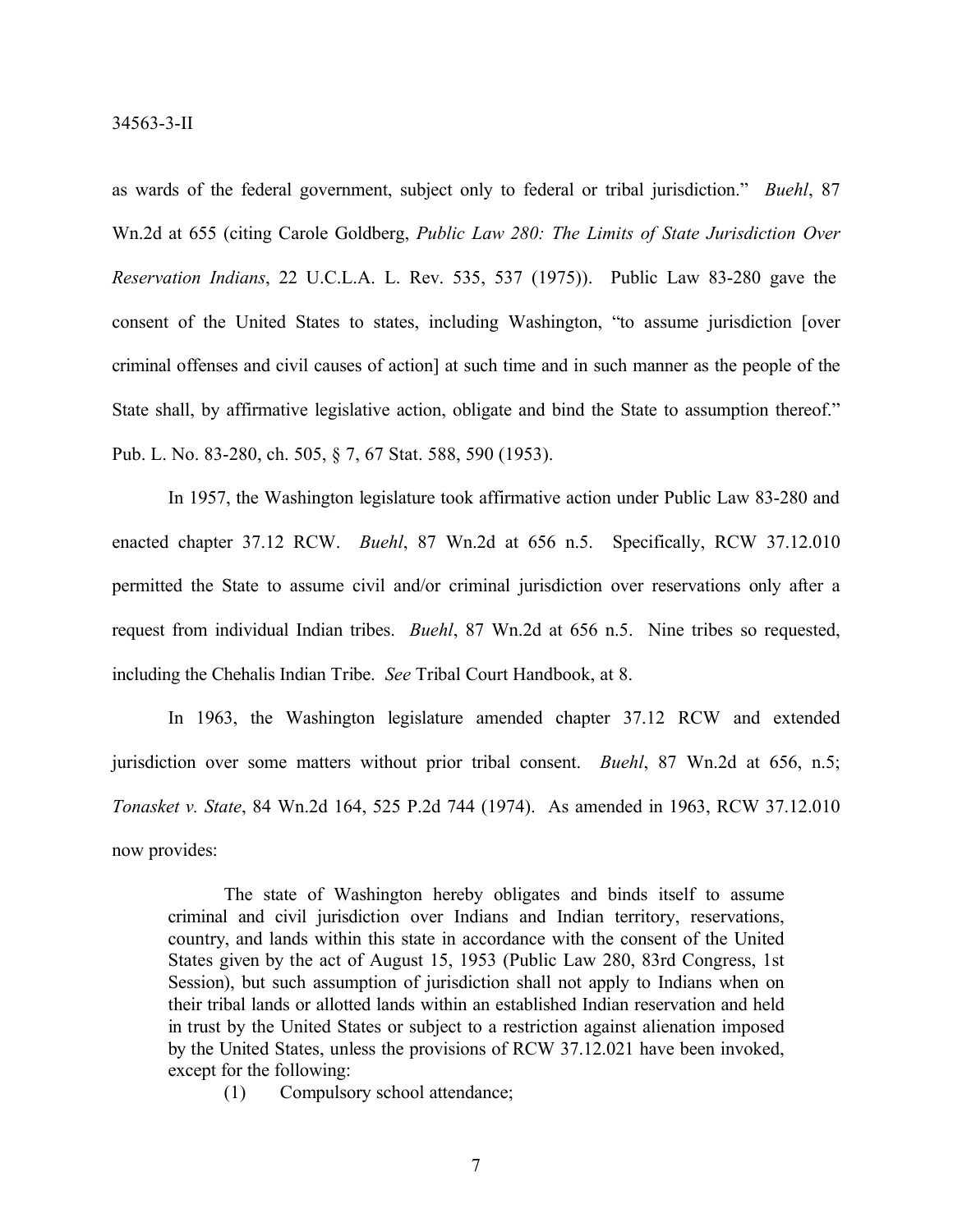### 34563-3-II

- (2) Public assistance;
- (3) Domestic relations;
- (4) Mental illness;
- (5) Juvenile delinquency;
- (6) Adoption proceedings;
- (7) Dependent children; and

(8) Operation of motor vehicles upon the public streets, alleys, roads and highways: PROVIDED FURTHER, That Indian tribes that petitioned for, were granted and became subject to state jurisdiction pursuant to this chapter on or before March 13, 1963 shall remain subject to state civil and criminal jurisdiction as if chapter 36, Laws of 1963 had not been enacted.

In 1968, Congress enacted the Indian Civil Rights Act<sup>5</sup> and amended Public Law 83-280 so that henceforth no state could acquire jurisdiction over the objections of affected Indians. 25 U.S.C. § 1326; *Buehl*, 87 Wn.2d at 656 n.5. This Act was not retroactive; and it did not affect pre-1968 state jurisdictional assumptions under Public Law 83-280. *See Estate of Cross v. Comm'r*, 126 Wn.2d 43, 47, 891 P.2d 26 (1995).

But the Act did authorize the states, with tribe and federal consent, to retrocede jurisdiction from the state to the federal government. 25 U.S.C. § 1323(a). In 1986, the Washington legislature enacted RCW 37.12.100, which provided a procedure for retrocession of criminal jurisdiction over Indians for acts occurring on the Colville reservation.<sup>6</sup> Laws of 1986, ch. 267, § 2. In 1988, the legislature extended RCW 37.12.100 to the Quileute, Chehalis, and Swinomish reservations.<sup>7</sup> Laws of 1988, ch. 108, § 1. The procedure for transfer of jurisdiction

<sup>5</sup> 25 U.S.C. §§ 1301-03.

<sup>6</sup> Retrocession does not affect the "imposed" state jurisdiction under the 1963 law. *See* Tribal Court Handbook, at 9.

 $7$  The legislature has since extended RCW 37.12.100 to the Skokomish, Muckleshoot, and Tulalip tribes. Laws of 1995, ch. 202, § 1; Laws of 1995, ch. 177, § 1; Laws of 1994, ch. 12, § 1.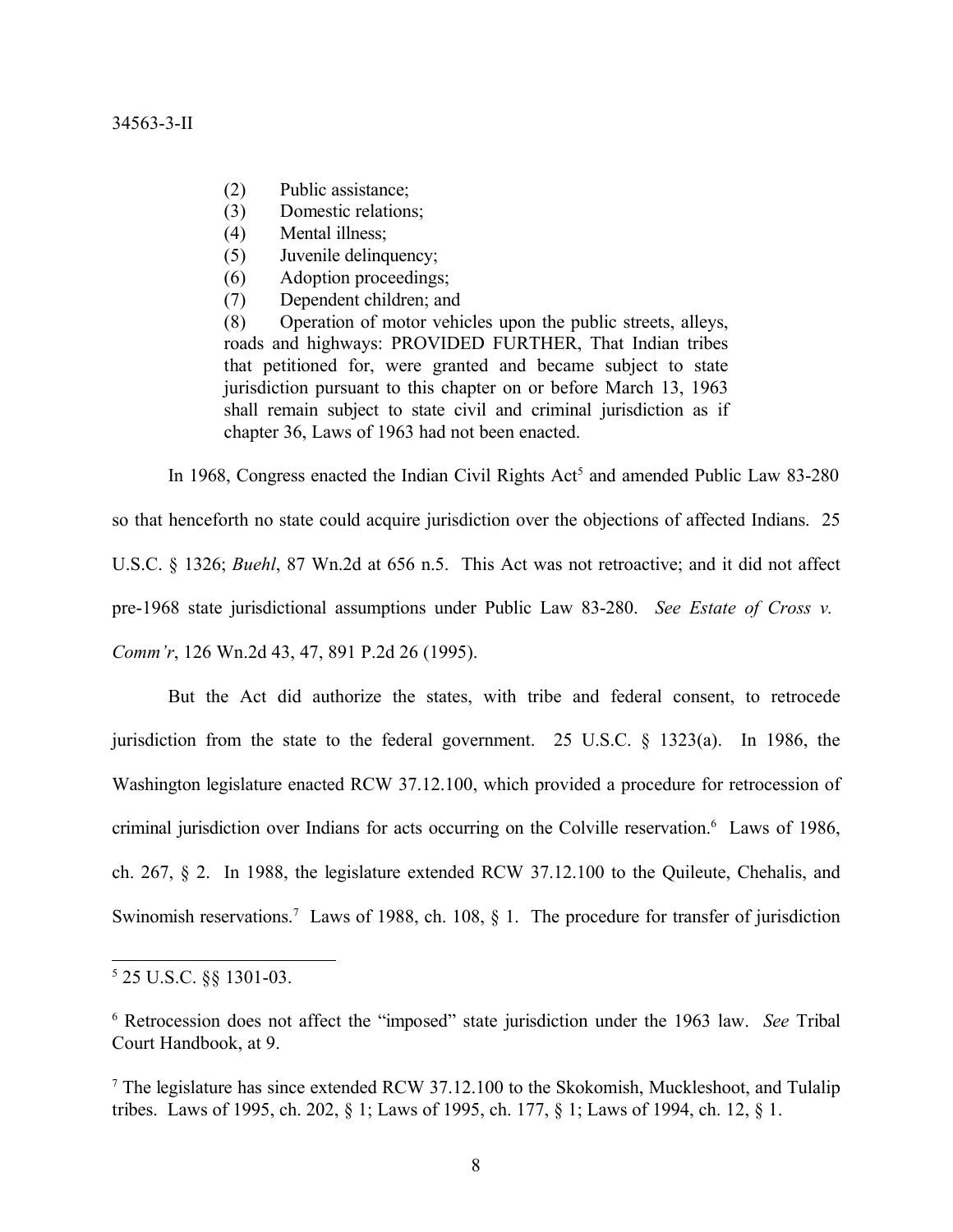## 34563-3-II

### is detailed in RCW 37.12.120:

Whenever the governor receives from the confederated tribes of the Colville reservation or the Quileute, Chehalis, Swinomish, Skokomish, Muckleshoot, or Tulalip tribe a resolution expressing their desire for the retrocession by the state of all or any measure of the criminal jurisdiction acquired by the state pursuant to RCW 37.12.021 over lands of that tribe's reservation, the governor may, within ninety days, issue a proclamation retroceding to the United States the criminal jurisdiction previously acquired by the state over such reservation. However, the state of Washington shall retain jurisdiction as provided in RCW 37.12.010. The proclamation of retrocession shall not become effective until it is accepted by an officer of the United States government in accordance with 25 U.S.C. Sec. 1323 (82 Stat. 78, 79) and in accordance with procedures established by the United States for acceptance of such retrocession of jurisdiction. The Colville tribes and the Quileute, Chehalis, Swinomish, Skokomish, Muckleshoot, and Tulalip tribes shall not exercise criminal or civil jurisdiction over non-Indians.

Retrocession is effected by publication in the Federal Register, which shall specify the

effective date of retrocession. *State v. Hoffman*, 116 Wn.2d 51, 70, 804 P.2d 577 (1991). In

1989, the United States government accepted this state's proclamation of retrocession of criminal

jurisdiction over the Chehalis Indian Reservation. 54 Fed. Reg. 19959 (1989).

Clearly, the State may try Cayenne for his criminal acts committed off the reservation.

*DeCoteau v. District County Court*, 420 U.S. 425, 427 n.2, 95 S. Ct. 1082, 43 L. Ed. 2d 300

(1975). But because the State has no criminal jurisdiction over the Chehalis Indian Reservation, it

cannot regulate the behavior of Chehalis Indians by imposing state crime-related prohibitions, as

part of a sentence, on activities within the Chehalis Indian Reservation.<sup>8</sup> Nor can the Chehalis

<sup>&</sup>lt;sup>8</sup> In general, the State may regulate on-reservation hunting, fishing, and gathering by tribal members only in "exceptional circumstances." *New Mexico v. Mescalero Apache Tribe*, 462 U.S. 324, 331-32, 103 S. Ct. 2378, 76 L. Ed. 2d 611 (1983). In *Puyallup Tribe, Incorporated v. Department of Game*, 433 U.S. 165, 97 S. Ct. 2616, 53 L. Ed. 2d 667 (1977), the Supreme Court upheld the State's authority to regulate on-reservation fishing by tribal members. In *Puyallup*, the on-reservation lands at issue no longer belonged to the tribe, the treaty accorded the tribe a right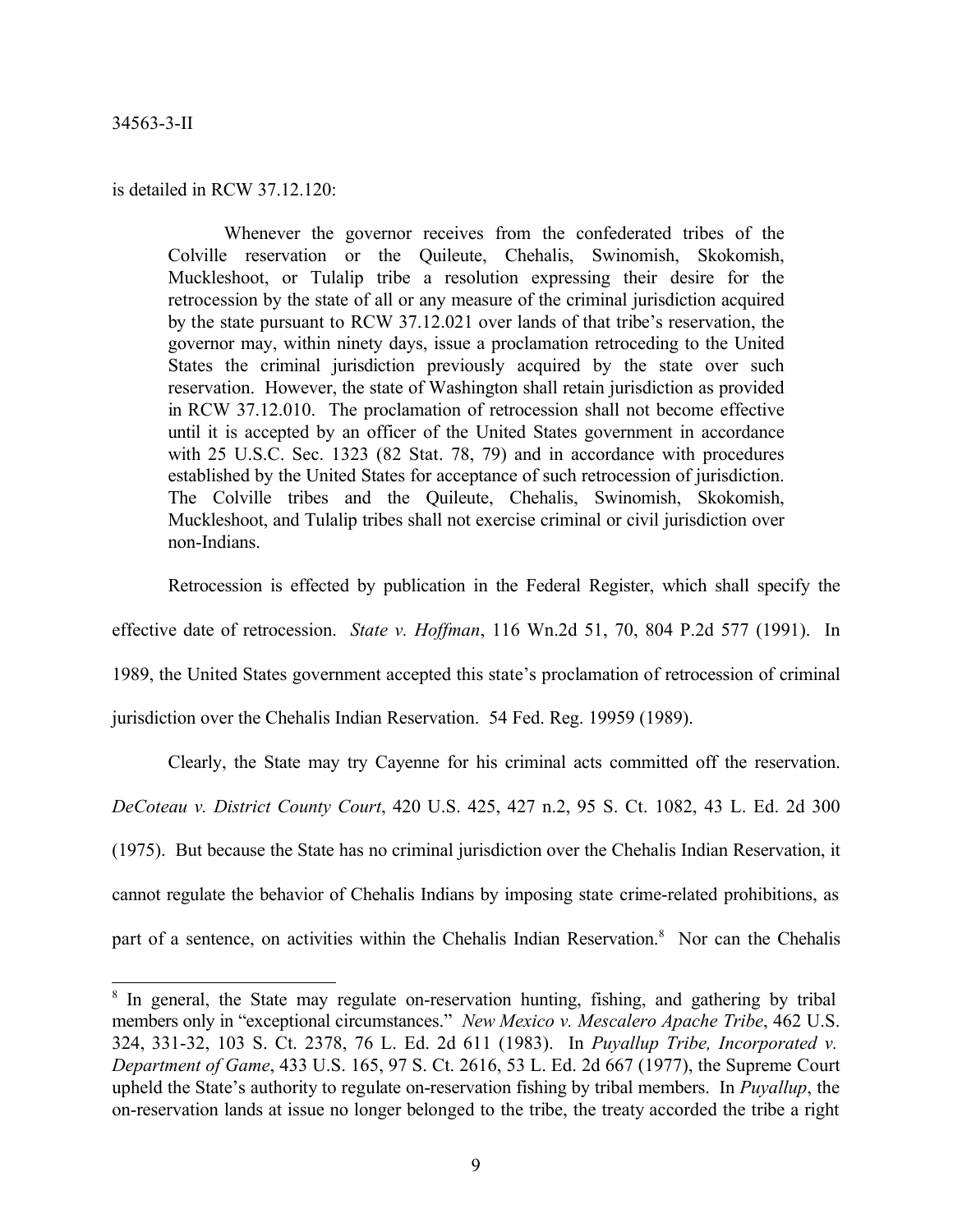Indian Tribe confer jurisdiction on the state courts by agreement. *See Kennerly v. District Court*, 400 U.S. 423, 427-30, 91 S. Ct. 480, 27 L. Ed. 2d 507 (1971) (vote by tribal council to permit state jurisdiction over reservation held insufficient to vest state with jurisdiction). Finally, even if tribal law were to regulate the behavior of Chehalis Indians in this circumstance, it is not the province of a non-tribal court to impose punishment on a member who engages in such activity on the reservation.

Because the trial court in this case exceeded its authority by attempting to extend the criminal jurisdiction of the Washington courts to regulate the behavior of a Chehalis Indian on his reservation, we hold that the prohibition against possessing gill nets is void as unenforceable.<sup>9</sup>

We affirm the crime-related prohibition as it applies to State land. But we vacate the crime-related prohibition as it purported to extend, or could be interpreted to extend, to fishing within the Chehalis Indian Reservation. We remand for the trial court to conduct a hearing and to

in common with all citizens of the Territory, and the State had an interest in conserving a scarce, common resource. *Puyallup*, 433 U.S. at 175-77; *see also Mescalero Apache Tribe*, 462 U.S. at 332 n.15

In particular, the Chehalis Indian Tribe has not granted away any of its exclusive fishing rights. *State v. Stritmatter*, 102 Wn.2d 516, 521, 688 P.2d 499 (1984). Therefore, any regulation or prohibition by the State "must be a necessary conservation measure and must also be the least restrictive means available for preserving area fisheries from irreparable harm." *Stritmatter*, 102 Wn.2d at 522. And the State must demonstrate that its regulation is a reasonable and necessary conservation measure. *See Antoine v. Washington*, 420 U.S. 194, 207, 95 S. Ct. 944, 43 L. Ed. 2d 129 (1975).

Here, the State has failed to demonstrate that the prohibition against possessing any gill nets on the Chehalis Indian Reservation was anything more than a crime-related prohibition as part of a sentence.

<sup>9</sup> Because of the facts in this case, we do not address any issue where the State has retained jurisdiction or where the United States has jurisdiction. *See, e.g.*, 18 U.S.C. § 1153; RCW 37.12.010.